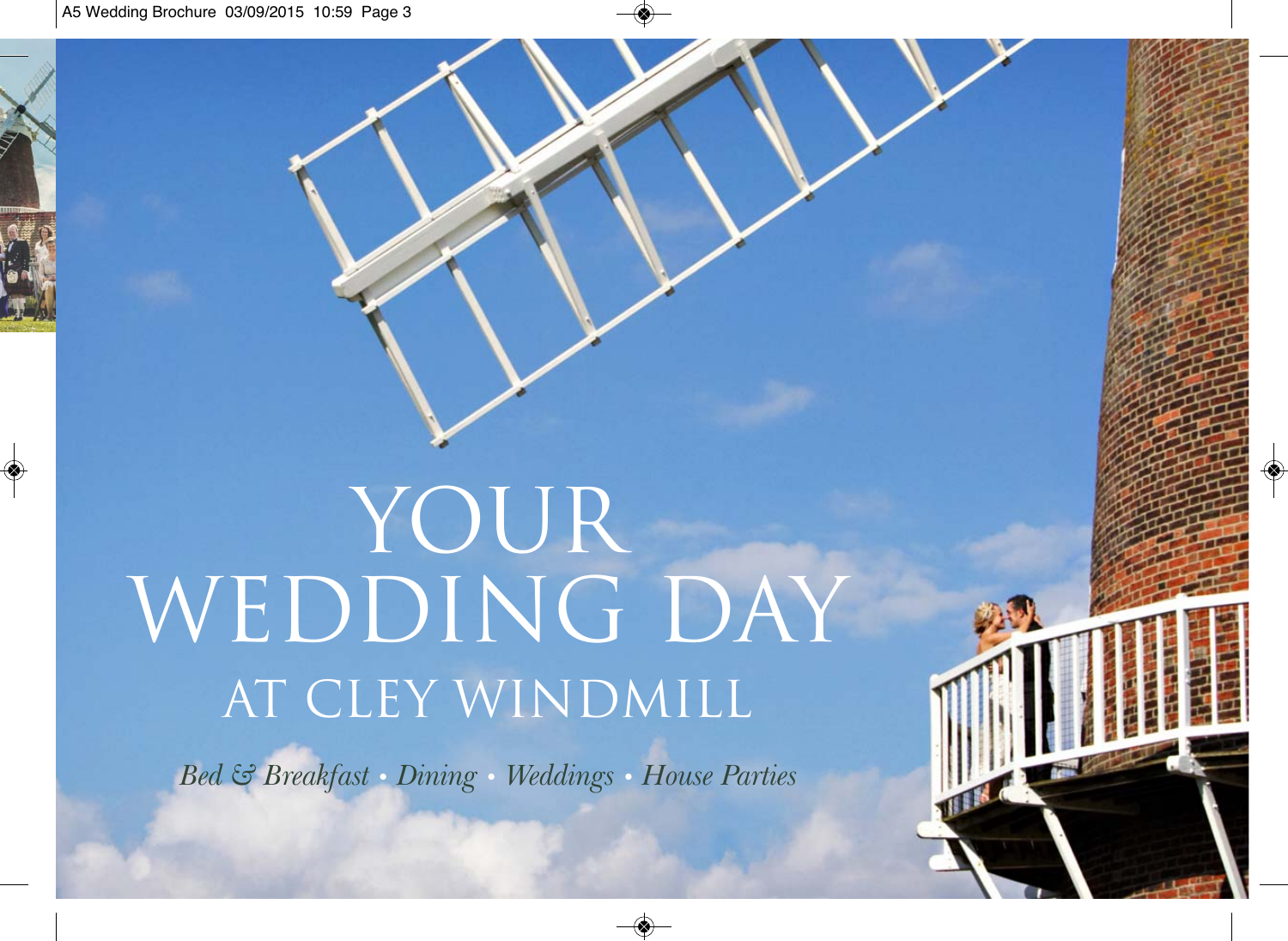*"A truly magical place for a wedding - different, intimate, homely and unique" Rachel and Rick Wakeman*





*Welcome to Cley Windmill, a unique and romantic venue for your wedding day.* 

*The Mill is situated in the village of Cleynext-the-Sea, on the North Norfolk coast and is surrounded by reeds, marshes and the River Glaven, flowing out to the sea.* 

*Your ceremony will take place in our beautiful round Sitting Room, surrounded by (maximum 20) of your friends and family. Afterwards, enjoy Champagne and canapés in the Dining Room.* 

*Whether you are having your reception at a different venue, or staying to dine with us, now is the time to capture your special day by having your photographs taken in the garden or from the balcony with its panoramic views over the marshes. This spectacular backdrop will make your memories even more precious.*

*Cley Windmill is a magical place and our dedicated team are here to answer your questions and to help you plan your perfect civil ceremony or wedding.*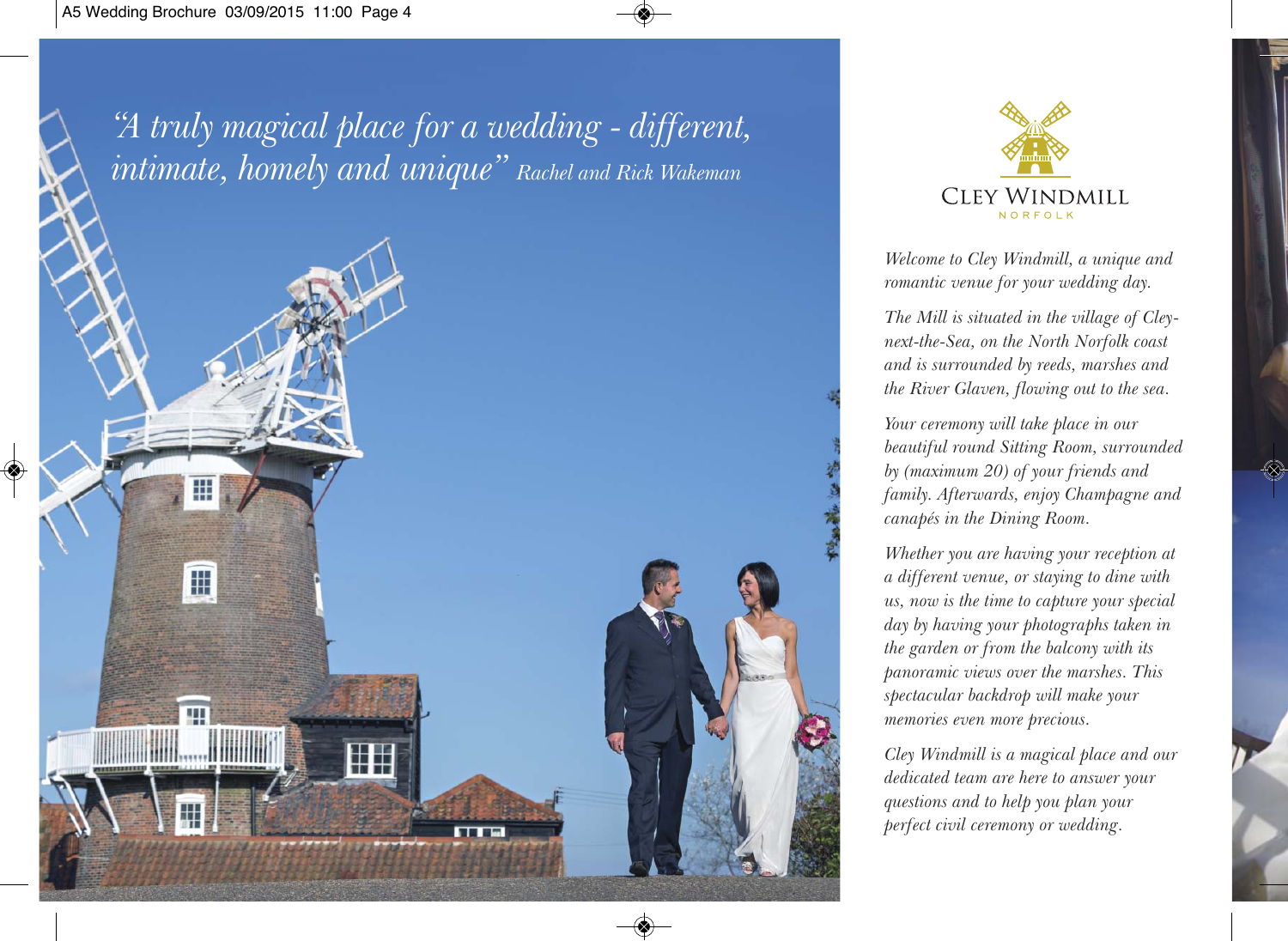

## *Planning your big day*

*If you have decided to just have your ceremony at the Mill, we would suggest that it takes place at 2.00pm. This allows for guests to arrive at 1.30pm and then, after the ceremony, enjoy a Norfolk cream tea or Champagne and canapés. It also gives you time to relax with your guests, before leaving at around 4.30pm to go to your reception.*

*Or, why not do something very special and take over the whole of the Windmill and stay with your bridal party or friends and family?* 

*There are 6 bed & breakfast rooms which sleep 12 guests in the Mill, and a further 8 guests can be accommodated in the separate Boat House, Long House and Dovecote. You can start the day with a delicious breakfast and as you are staying with us, you may prefer your ceremony to be a little later - maybe 4.00pm, before moving on to dine in our atmospheric, candlelit Dining Room at the time of your choice.*

*For those finishing touches, we are happy to recommend our trusted partners who have helped, over the years, to make our windmill weddings so special. Or maybe you would prefer to organise your own flowers, cake and photography? No matter what you decide, our team are here to help and advise you.*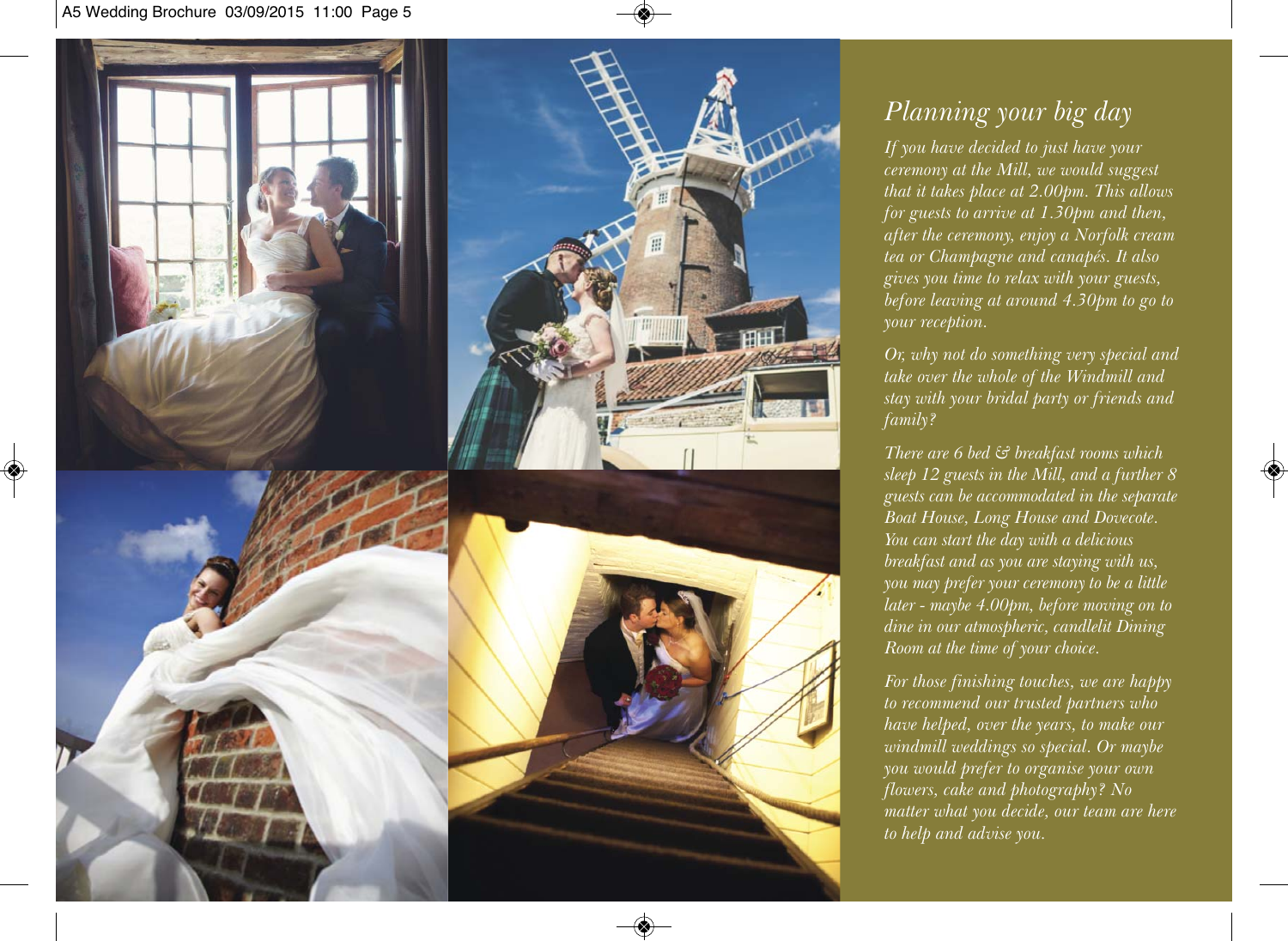### *Your questions answered*

#### *How do I contact the Registrar?*

*Please contact the North Walsham Registrar www.norfolk.go.uk/ceremonyenquiryform (The Registrar's costs are separate)*

#### *What time does the ceremony take place?*

*If you are just having your ceremony at the windmill, and dining elsewhere, then the ceremony takes place at 2.00pm. If you are staying with us, then it's up to you but we normally suggest 4.00pm as a time that works well.*

#### *How many guests can stay at the Mill?*

*The Mill accommodates up to 20 adults (Sofabeds and Z beds for children will allow the numbers to creep up, although some of our rooms are not suitable for children).*

#### *How many guests can have dinner?*

*The Dining Room seats up to 24 diners (A high chair and children's menus are also available).*

#### *What else can we choose to make our wedding extra-special?*

*We are happy to provide costs for pre-ceremony sandwiches for the bridal party, buffet suppers, canapés, afternoon cream teas, after-ceremony snacks, formal wedding breakfasts and suppers. Please just ask to see our suggested menus and let us know if you have any special dietary requirements. We also have an excellent wine list for you to choose from.*

*Choose the perfect option for your special day 1. The ceremony alone, with refreshments served afterwards from our Dining Room. You have full use of the gardens and grounds.* 

*2. If you would like to take over the Windmill and make a real occasion of it you can either book all of our b&b rooms (which accommodate 16) or include our self-catering cottage and take your numbers to 18 or 20. You can then go on to dine in our atmospheric candlelit Dining Room.* 

*3. A marquee in the beautiful garden, either for the ceremony or for dining. With this option you are able to invite more guests to your special day.*

*4. Come up with your own suggestion and we'll do our very best to make it work for you!*

#### *Group Bookings*

*If you are booking the Windmill in its entirety, regardless of the length of your stay, you have TWO options:*

*Option 1: book a buffet / supper / formal dinner for all nights. Option 2: if you decide not to dine at the Windmill, you will then be asked to pay an Exclusivity Charge of £300.00 per night.*

*Weekend bookings are for Friday and Saturday only and we are currently unable to offer weddings on a Sunday.*

#### *Deposits*

*At the time of confirming a booking, we request a deposit of 50% of the wedding cost, with 33% of any accommodation costs.*

#### *How to book*

*If you would like to go ahead and make a booking, here's what to do next:*

*Firstly, please call us (01263 740209) to check that your chosen date is free. If it is, we will hold it as a provisional booking while you contact the Registrar to see if they are also free. Please note that the Registrar's Office is closed on Mondays. Once both parties are agreed, ring us and we will confirm your booking. It is at this stage that we will ask you for a deposit.*

*If you haven't visited us yet, we would be delighted to welcome you to the Windmill. It really is an idyllic place to get married - sun streaming through the windows on a summer afternoon or a cosy log fire roaring away in the winter.* 

*In the words of one delighted couple,*

*"We were unbelievably happy with our day yesterday...it was perfect and totally surpassed our expectations"*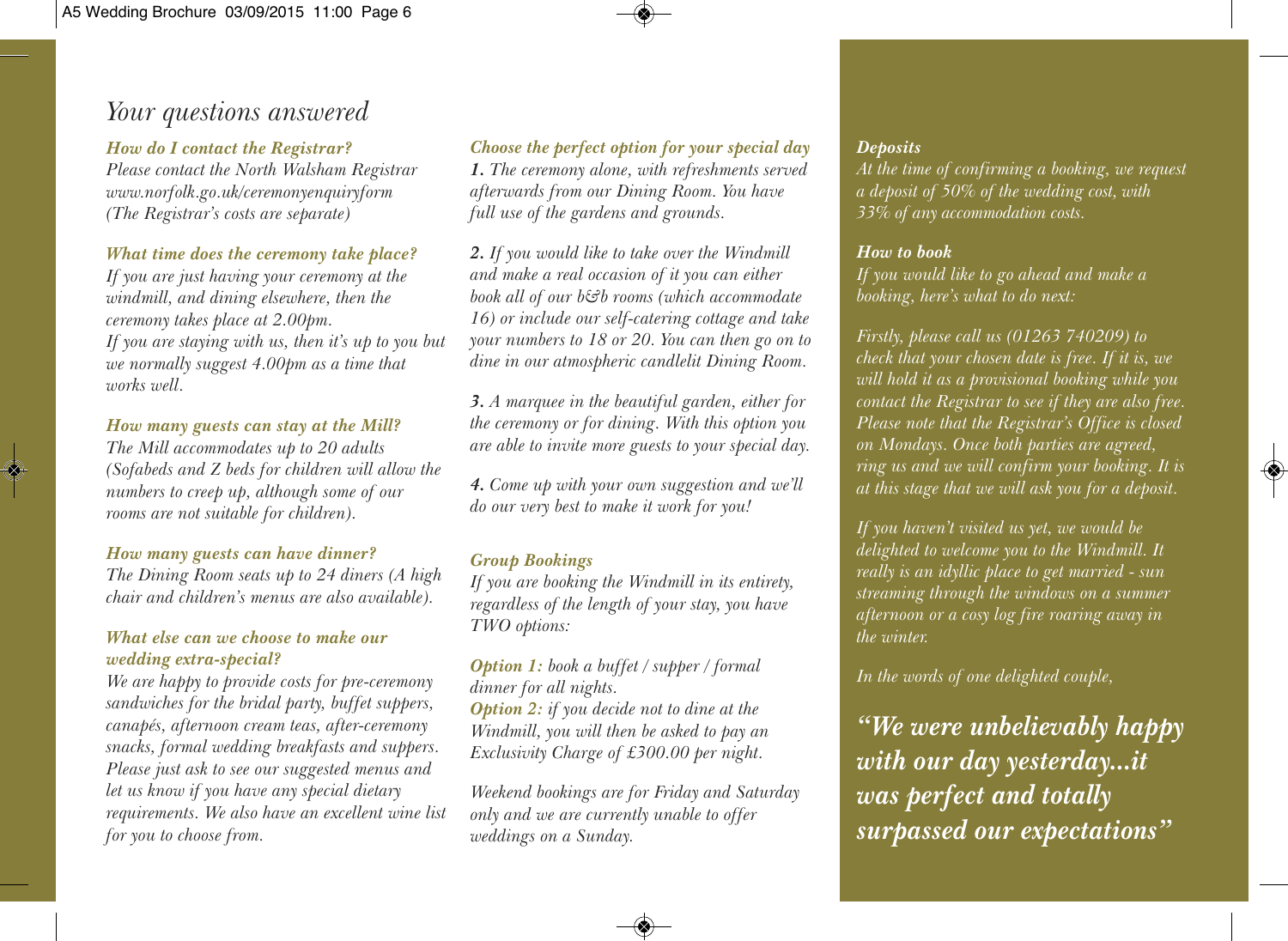